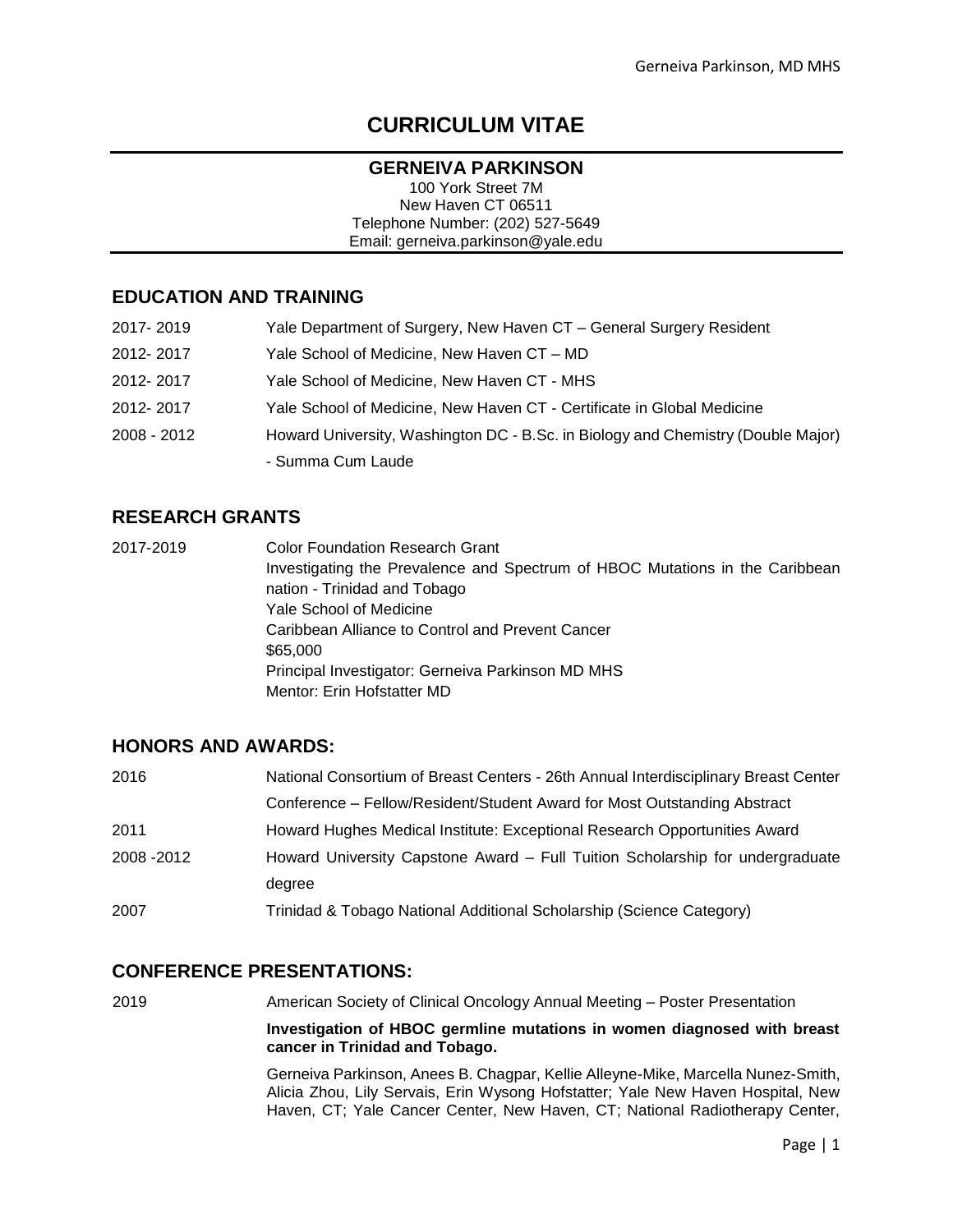| Port of Spain, Trinidad and Tobago; Yale School of Medicine, New Haven, CT; Color |
|-----------------------------------------------------------------------------------|
| Genomics, Burlingame, CA; Color Genomics Inc, Burlingame, CA                      |

2016 San Antonio Breast Cancer Symposium – Poster Presentation

#### **Pilot Program - HBOC germline mutations in women diagnosed with breast cancer in Trinidad and Tobago**

Gerneiva Parkinson, Anees B. Chagpar, Kellie Alleyne-Mike, Marcella Nunez-Smith, Alicia Zhou, Lily Servais, Erin Wysong Hofstatter; Yale New Haven Hospital, New Haven, CT; Yale Cancer Center, New Haven, CT; National Radiotherapy Center, Port of Spain, Trinidad and Tobago; Yale School of Medicine, New Haven, CT; Color Genomics, Burlingame, CA; Color Genomics Inc, Burlingame, CA

2016 National Consortium of Breast Centers - 26th Annual Interdisciplinary Breast Center Conference – Oral Presentation

#### **Risk of BRCA/HBOC Mutations via Family History Assessment among Women Who Are Screened In Trinidad and Tobago**

Gerneiva Parkinson, MD Candidate<sup>1</sup>. Karen H. Wang, MD. MHS<sup>2</sup>; Carol R. Oladele, PhD<sup>2</sup>; Marcella Nunez-Smith, MD. MHS<sup>2</sup>.

<sup>1</sup>Yale School of Medicine, <sup>2</sup> Department of Internal Medicine, Yale School of Medicine, New Haven, Connecticut

2011 Annual Biomedical Research Conference for Minority Scholars - Poster Presentation

#### **Analysis of Myoepithelial Lineage Differentiation in Normal Human Breast**

Gerneiva Parkinson<sup>1</sup>; Ying Su, MD, PhD<sup>2,3,4</sup>, Kornelia Polyak, MD, PhD<sup>2,3,4,5</sup>

<sup>1</sup>Department of Biology, Howard University; <sup>2</sup>Departments of Medical Oncology, Dana-Farber Cancer Institute; <sup>3</sup>Departments of Medicine, Brigham and Women's Hospital; <sup>4</sup>Departments of Medicine Harvard Medical School; <sup>5</sup>Harvard Stem Cell Institute, Harvard University

2010 Annual Biomedical Research Conference for Minority Scholars - Poster Presentation **Participant** 

> **Understanding Polyhydroxybutryrate (PHB) in the gram-negative bacterium caulobacter crescentus**

Gerneiva Parkinson<sup>1</sup>; Rachel Buckley <sup>2,</sup>, Joanne Stubbe PhD<sup>2,</sup>

<sup>1</sup>Department of Biology, Howard University; <sup>2</sup>Department of Chemistry, Massachusetts Institute of Technology

#### **RESEARCH EXPERIENCE:**

| 2017-2019   | Color Foundation Research Grant: Prevalence and Spectrum of HBOC Mutations  |
|-------------|-----------------------------------------------------------------------------|
|             | in Trinidad and Tobago                                                      |
| 2015 - 2016 | Doris Duke Charitable Foundation International Clinical Research Fellowship |
| 2013        | Yale School of Medicine Medical Summer Research Fellowship                  |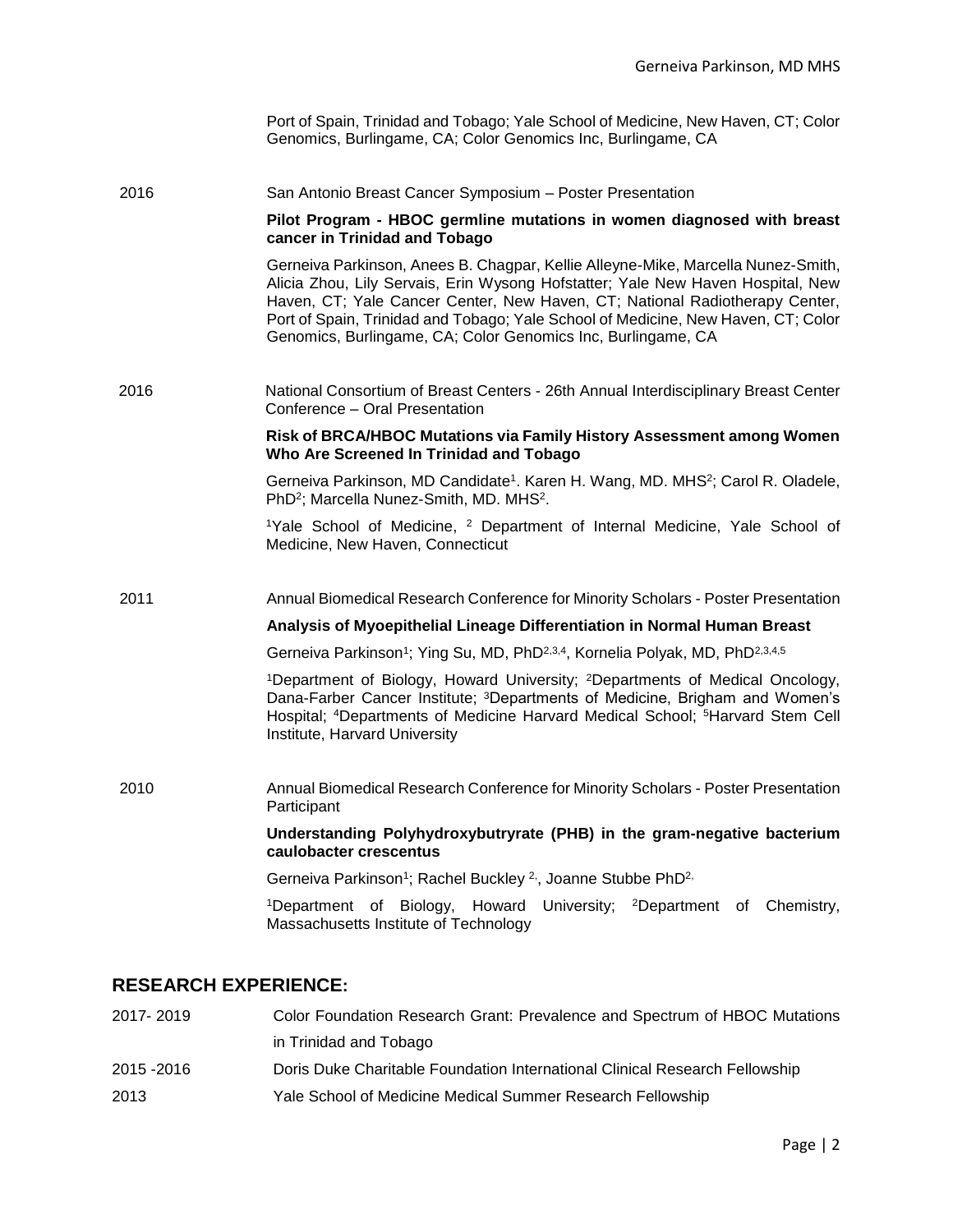| 2011      | Harvard Stem Cell Institute Internship Program - Summer Research Program Intern |
|-----------|---------------------------------------------------------------------------------|
| 2010      | Massachusetts Institute for Technology - Summer Research Program Intern         |
| 2009-2012 | Howard Hughes Medical Institute Research Scholars Program at Howard University  |

## **LEADERSHIP POSITIONS**:

| 2017- PRESENT | Caribbean Alliance to Control and Prevent Cancer                                                                                                                                                                                                                      |
|---------------|-----------------------------------------------------------------------------------------------------------------------------------------------------------------------------------------------------------------------------------------------------------------------|
|               | <b>Founder and Executive Director</b>                                                                                                                                                                                                                                 |
|               | Non-profit organization tasked with conducting research, facilitating educational<br>opportunities and hosting capacity building programs to help promote preventative<br>methods within the Caribbean region.                                                        |
| 2015          | Yale Global Health Leadership Institute (GHLI) Summer Fellow                                                                                                                                                                                                          |
|               | A 12-week experience working with Caribbean delegations to assist with needs<br>assessments and strategy development for specific local public health issues. This<br>fellowship included field experience at the local site as well as a GHLI forum in New<br>Haven. |
| 2013-2014     | Student Co-Leader Women in Medicine Interest Group.                                                                                                                                                                                                                   |
|               | Working with Office for Women in Medicine to promote the academic growth of<br>women in medicine and medical sciences.                                                                                                                                                |
| 2013-2014     | Student National Medical Association - Yale Chapter's Vice President                                                                                                                                                                                                  |
|               | Student National Medical Association (SNMA) is a national organization committed<br>to supporting current and future underrepresented minority medical students, as well<br>as addressing the needs of underserved communities.                                       |
| 2014          | Co-Coordinator for Health Professions Recruitment and Exposure Program at Yale<br>School of Medicine                                                                                                                                                                  |
|               | Health Professions Recruitment Exposure Program (HPREP) is a nation-wide high<br>school science enrichment program created to address poor health outcomes in<br>disadvantaged communities by increasing minority representation in health<br>professions.            |
| <b>MEDIA</b>  |                                                                                                                                                                                                                                                                       |
| 2019          | Color Panel Reveals Hereditary Cancer Risk in Trinidad and Tobago Breast Cancer<br>Patients                                                                                                                                                                           |
|               | Genomeweb. Anderson, Andrea - 6/4/2019                                                                                                                                                                                                                                |
| 2016          | How This Medical Student Brought DNA Testing to Women In Trinidad and Tobago                                                                                                                                                                                          |
|               | Fast Company. Farr, Christina - 3/8/2016                                                                                                                                                                                                                              |